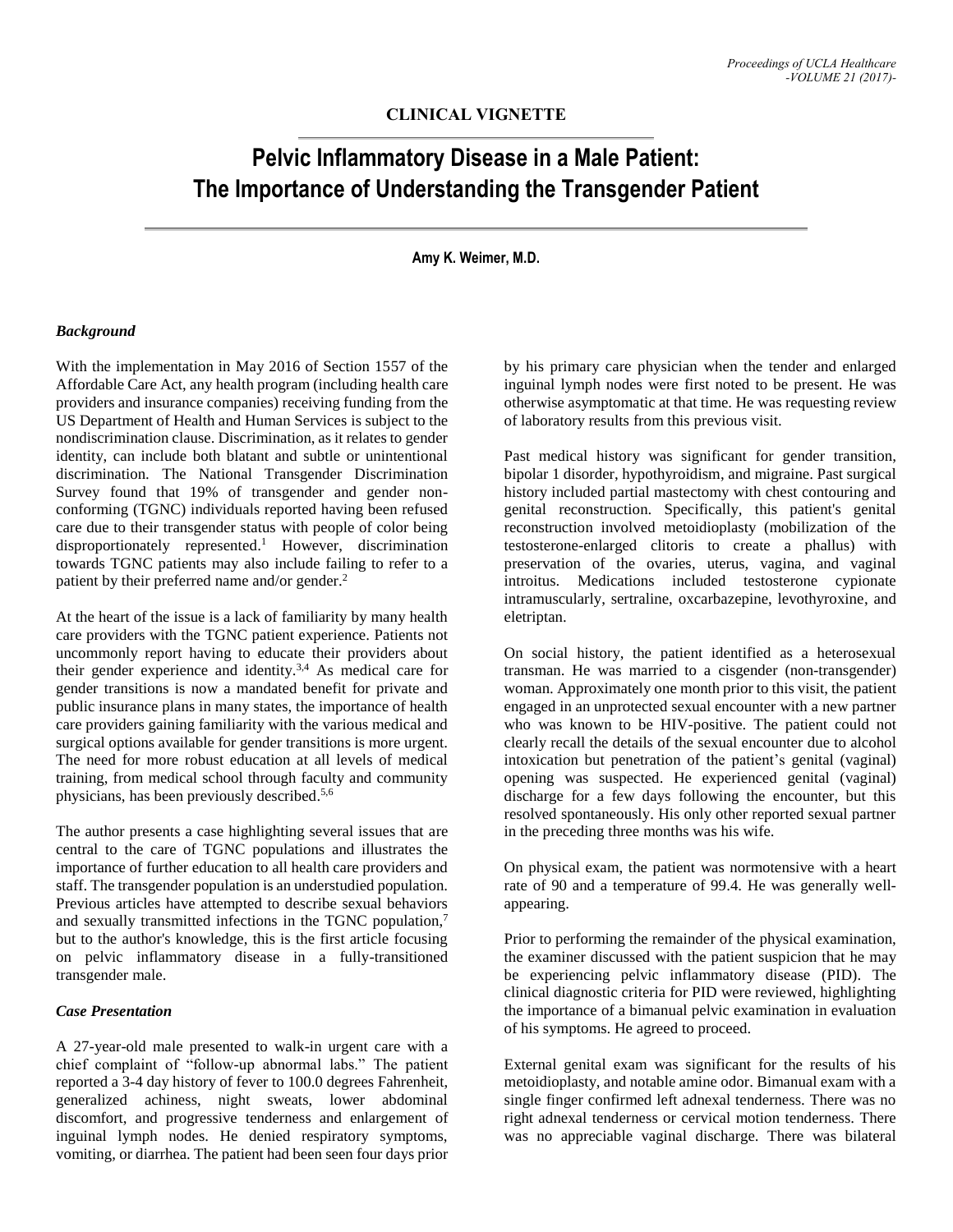inguinal tender lymphadenopathy up to 15 mm. The remainder of the physical examination was unremarkable.

Review of laboratory values from his visit four days prior showed a positive chlamydia PCR from a vaginal swab. Gonorrhea PCR, fourth-generation HIV antibody-antigen assay and RPR were all negative. The remainder of laboratory values were normal, including complete blood count.

The patient was diagnosed with pelvic inflammatory disease. Treatment was guided by local public health department recommendations. He received an intramuscular injection of ceftriaxone and was prescribed a two-week course of metronidazole and doxycycline. Partner notification and treatment was discussed; his wife, also a patient of the health system, was prescribed azithromycin for empiric treatment of chlamydial infection, and he agreed to notify his other known partner.

The patient reported improvement in all symptoms within one day of treatment and complete resolution by the end of his antibiotic course.

## *Discussion*

This case highlights several issues, which are specific to the care of transgender individuals.

An anatomic survey is of great importance in the care of a transgender individual. Each individual's gender transition will be unique. A person may choose to transition gender only socially, expressing their affirmed gender through name and pronoun preference, style of dress or hair, and/or mannerisms. They may seek legal name and gender marker change. The individual may choose to transition medically, through use of cross-sex hormone treatments. Surgical transitions, often referred to as gender affirmation surgeries, may involve genital and reproductive tract modification ("bottom surgery"), breast augmentation or partial mastectomy with chest contouring ("top surgery"), facial feminization surgery, chondrolaryngoplasty ("tracheal shave"), and/or other body contouring procedures. In order to provide appropriate care, it is important to discuss and document in detail which surgeries have been performed and which organs are currently present.

As in this case, the anatomic survey may help to guide differential diagnosis and associated evaluation and management. For patients being seen for preventive care, current anatomy guides appropriate screening, though data to inform these decisions are sparse. For instance, transgender women who are taking estrogen need to be monitored for breast cancer risk. Transgender men who have had chest surgery often have residual breast tissue to aid in contouring; appropriate breast cancer monitoring for this population remains unclear. A number of resources are available to review current data and provide best practice guidelines. 8-10

Transgender individuals, especially those who have not undergone gender affirmation surgery, may feel discomfort with their genitals and breasts. These exams should be limited whenever possible, and a discussion should take place to assess the patient's comfort prior to performing any such exam. Using gender-neutral terminology, such as "genital" or "chest" exam may help to ease discomfort.<sup>11</sup>

Surveys of TGNC patients have shown that medical providers' lack of knowledge and cultural competency about TGNC patients is a known significant barrier to care for many patients. Patients may feel discomfort in discussing aspects of care related to gender and gender transition. However, patients also report concerns that providers are overly focused on genderrelated issues when these elements are not relevant to the care of the presenting concern. <sup>12</sup> It has been shown that revealing one's TGNC status may increase the patient's experience of discrimination, and some patients opt not to share this information with health care providers. <sup>1</sup> Thus, when a patient's gender transition is not relevant to the presenting concern, detailed questioning need and should not take place as this can increase patient discomfort and distrust.

Providers, as well, may experience discomfort in discussing or addressing gender-related issues in TGNC patients, due to a lack of knowledge and experience. Thomas and Safer described a simple educational intervention, which raised residentphysicians' willingness to assist transgender patients in hormone therapy.<sup>5</sup> However, improved provider comfort does not necessarily correlate with improved patient experience. Conversely, the provider acknowledging discomfort can enhance the patient-provider dynamic. Self-reflection by the provider and a nonjudgmental approach may allow a more productive interaction. 13

No assumptions should be made regarding the sexual orientation of transgender individuals. Some individuals' sexual orientation changes through the process of transitioning gender. <sup>14</sup> Sexual practices are often affected by emotional feelings about one's body and side effects of hormone treatments or surgery. A detailed sexual history, when relevant to the nature of the visit, is important in determining the appropriate care. This may include obtaining details about the anatomy of both the patient and their partner(s), as well as locations of penetration, to ensure testing of the appropriate anatomic locations as well as addressing risk of pregnancy. Transgender men on testosterone therapy who have not undergone hysterectomy/oophorectomy may still become pregnant as testosterone does not reliably suppress ovulation. 15

Capturing information regarding gender identity in the health record has been a challenge. Many electronic health records (EHRs) have a single sex/gender field, which drives a broad variety of decision tools. The sex field may drive administrative needs, such as patient matching for billing purposes, or room assignments for hospital admission. The same field may drive clinical tools, such as health maintenance reminders and normative lab value ranges, though interpretation of lab values may be further clouded in patients who are on cross-sex hormone treatment.<sup>16</sup> Importantly, the sex field may also determine how patients are referred to in face-to-face interactions and how gender and pronoun information is reflected in medical notes.

Ideally, EHRs should have three separate sex/gender fields: gender identity, legal sex, and assigned sex at birth. Gender identity should inform face-to-face interactions, and the